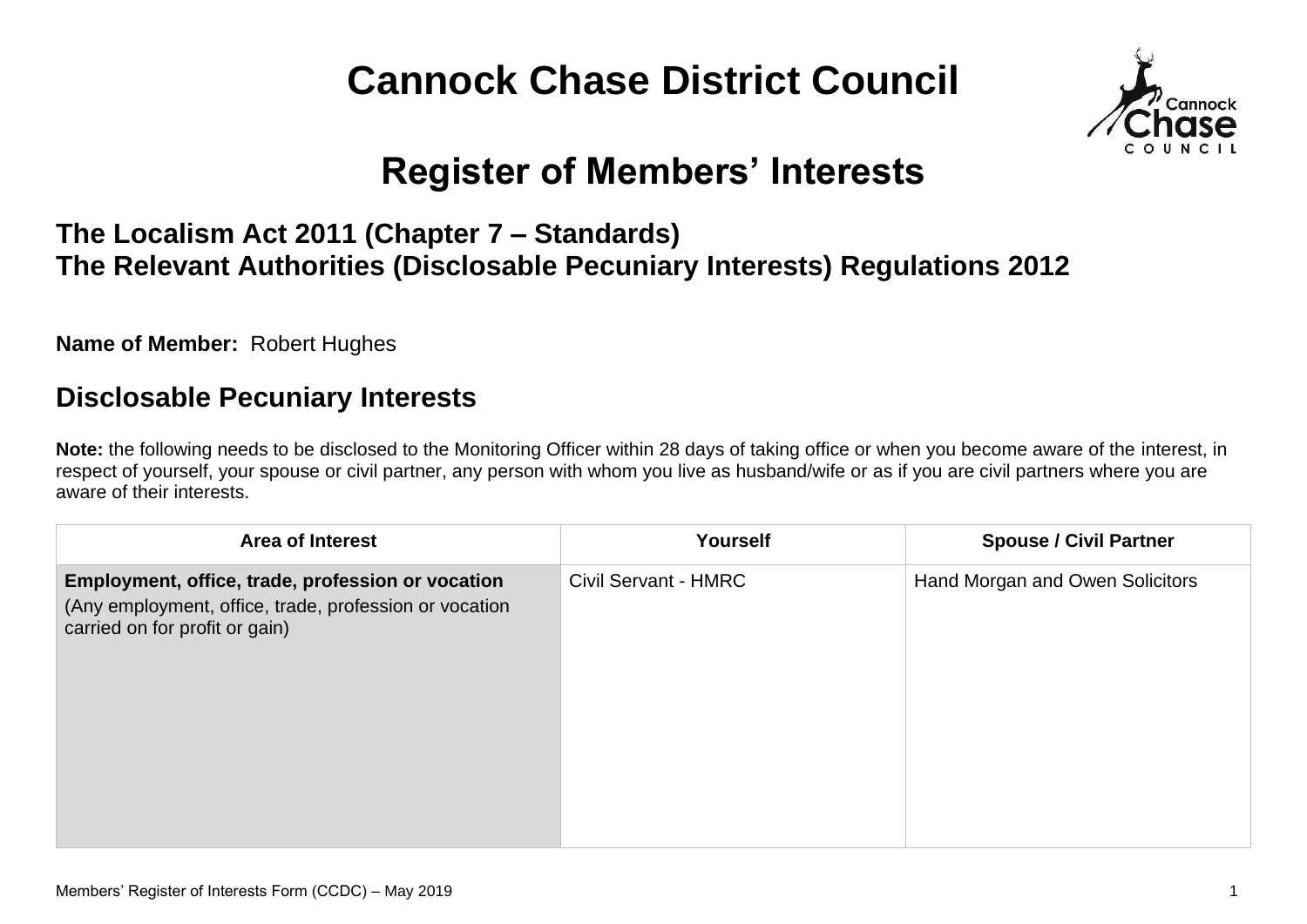| <b>Area of Interest</b>                                                                                                                                                                                                                                                                                                                                                                                                                               | Yourself                                                                                          | <b>Spouse / Civil Partner</b>                                                                            |
|-------------------------------------------------------------------------------------------------------------------------------------------------------------------------------------------------------------------------------------------------------------------------------------------------------------------------------------------------------------------------------------------------------------------------------------------------------|---------------------------------------------------------------------------------------------------|----------------------------------------------------------------------------------------------------------|
| Sponsorship<br>(Any payment or provision of any other financial benefit<br>(other than from the relevant authority) made or provided<br>within the relevant period in respect of any expenses<br>incurred in carrying out duties as a member, or towards the<br>election expenses.<br>This includes any payment or financial benefit from a trade<br>union within the meaning of the Trade Union and Labour<br>Relations (Consolidation) Act 1992(a). | Donation from Cannock Chase<br><b>Conservatives Association towards</b><br>election expenses 2019 | <b>Donation from Cannock Chase</b><br><b>Conservatives Association towards</b><br>election expenses 2019 |
| <b>Contracts</b><br>(Any contract which is made between the relevant person<br>(or a body in which the relevant person has a beneficial<br>interest) and the relevant authority -<br>under which goods or services are to be provided or<br>(a)<br>works are to be executed; and<br>which has not been fully discharged.<br>(b)                                                                                                                       | N/A                                                                                               | N/A                                                                                                      |
| Land<br>(Any beneficial interest land which is within the area of the<br>relevant authority)                                                                                                                                                                                                                                                                                                                                                          | N/A                                                                                               | N/A                                                                                                      |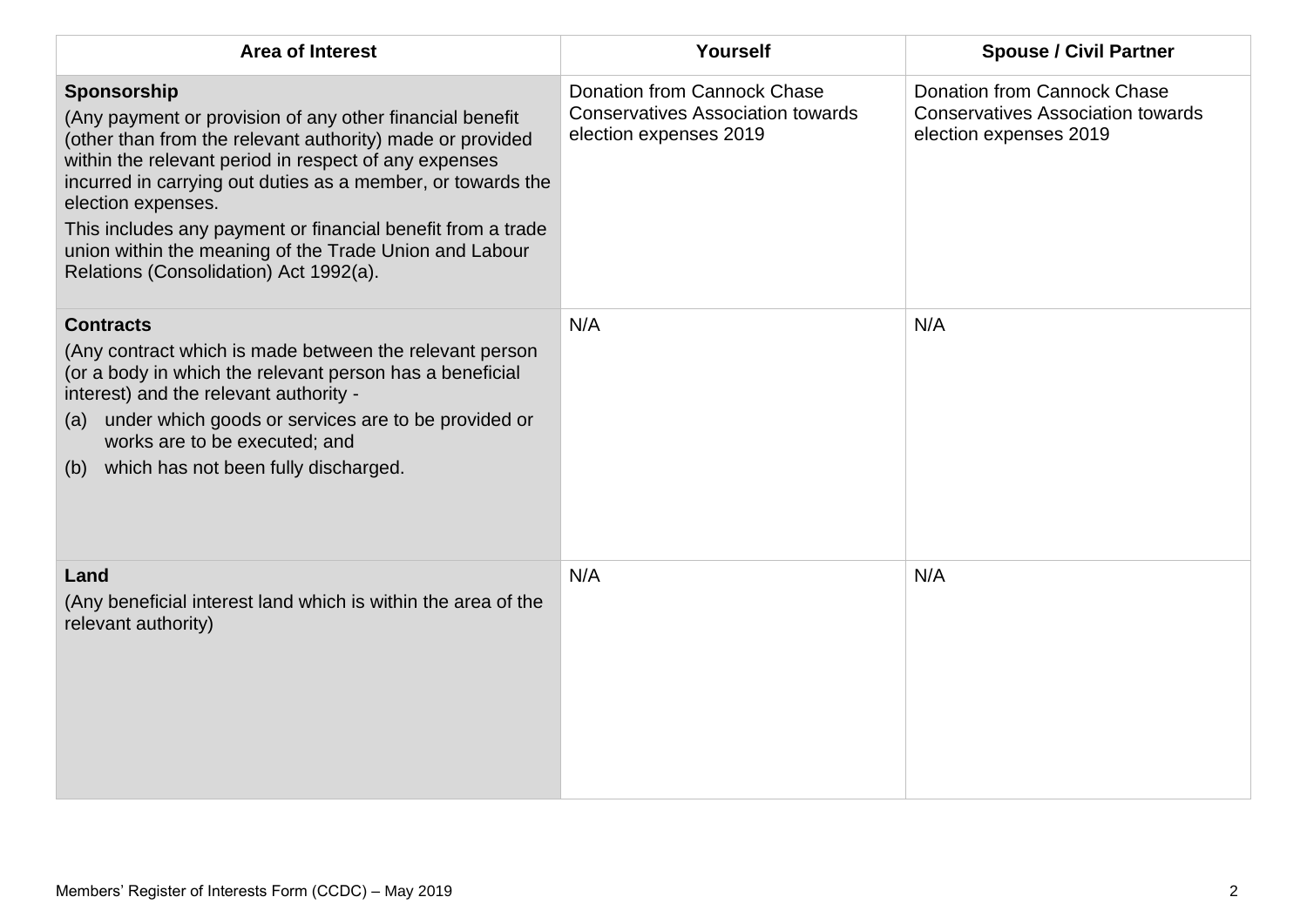| <b>Area of Interest</b>                                                                                                                                                                                                                                                                                                                                                                                                                                                                                                                                                                                                                              | Yourself                                                      | <b>Spouse / Civil Partner</b>                                 |
|------------------------------------------------------------------------------------------------------------------------------------------------------------------------------------------------------------------------------------------------------------------------------------------------------------------------------------------------------------------------------------------------------------------------------------------------------------------------------------------------------------------------------------------------------------------------------------------------------------------------------------------------------|---------------------------------------------------------------|---------------------------------------------------------------|
| <b>Licences</b><br>(Any licence (alone or jointly with others) to occupy land in<br>the area of the relevant authority for a month or longer.                                                                                                                                                                                                                                                                                                                                                                                                                                                                                                        | 70 Eaton Drive<br>Rugeley<br>Staffordshire<br><b>WS15 2FS</b> | 70 Eaton Drive<br>Rugeley<br>Staffordshire<br><b>WS15 2FS</b> |
| <b>Corporate tenancies</b><br>(Any tenancy where to your knowledge) -<br>the landlord is the relevant authority; and<br>(a)<br>the tenant is a body in which the relevant person has<br>(b)<br>a beneficial interest.                                                                                                                                                                                                                                                                                                                                                                                                                                | N/A                                                           | N/A                                                           |
| <b>Securities</b><br>(Any beneficial interest in securities of a body where -<br>that body where to your knowledge has a place of<br>(a)<br>business or land in the area of the relevant authority;<br>and<br>either -<br>(b)<br>the total nominal value of the securities exceeds<br>(i)<br>£25,000 or one hundredth of the total issued<br>share capital of that body; or<br>if the share capital of that body is of more than<br>(ii)<br>one class, the total nominal value of the shares of<br>any one class in which the relevant person has a<br>beneficial interest exceeds one hundredth of the<br>total issued share capital of that class. | N/A                                                           | N/A                                                           |